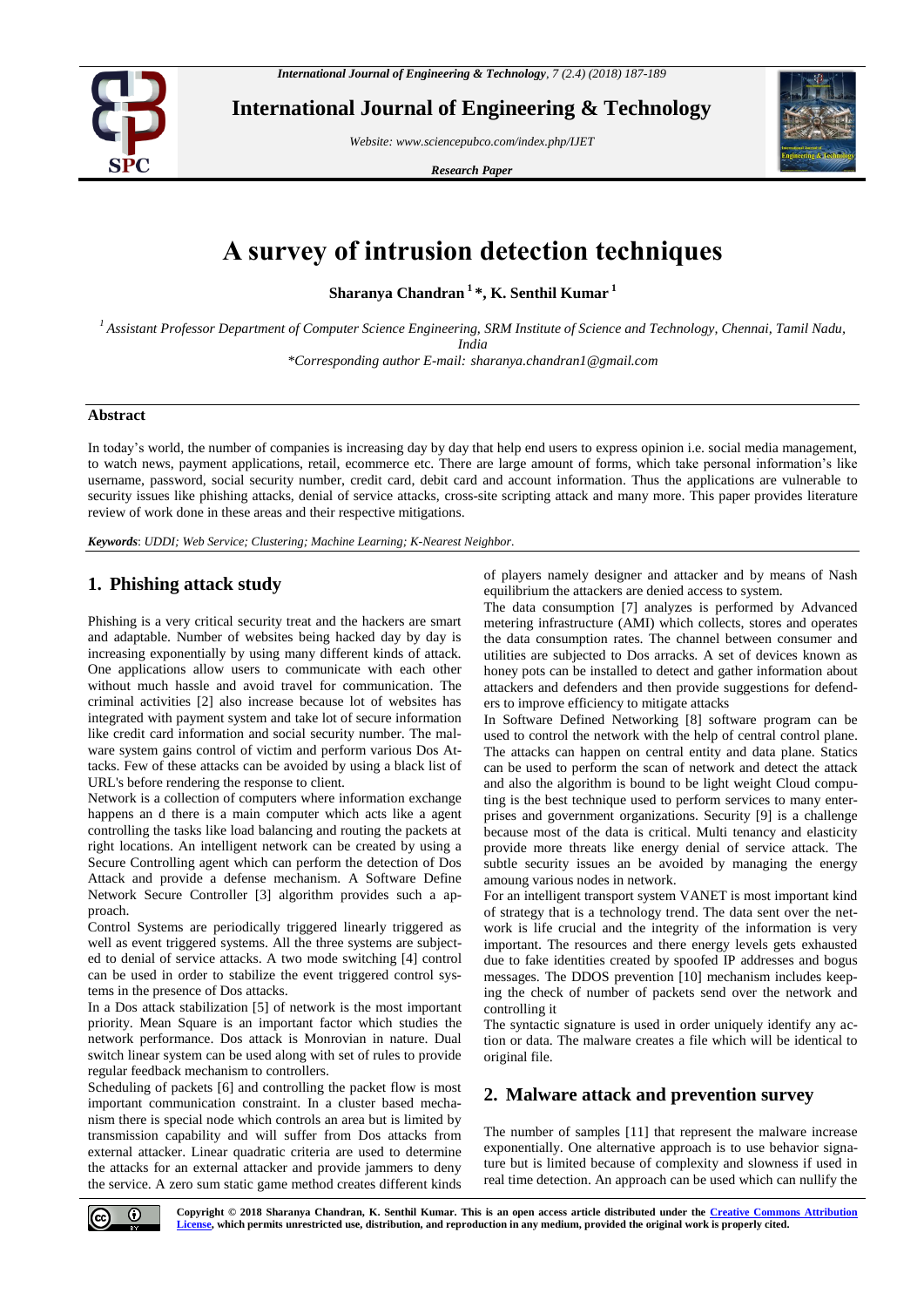tracking of flow of data and create profile type of resources and make it scalable

The specifications about the malware [12] are needed to prevent number of false event detections using Behavior based analysis. Automatic detection of such specifications is very important and must be incorporated in behavior based malware detection. The algorithm can be created using a combination of graph mining and stochastic optimizer.

Two sets are created. One set corresponds to execution behavior of programs. The second set corresponds to behavior of malware. The mining is performed on the sets and output is generated. This output can be fed as an intelligent control into the malware detector [13] responsible for detecting malware variants.

There are generally two kinds of malware samples namely polymorphic and metamorphic [14]. The malwares are also huge. The current malware detection software's are based on signature and is not useful for new kinds of attacks. The detection method must take into consideration file characteristics, internal file properties and run time relationships.

The traffic volume in education is dramatically high [15]. Security information is critical for performing data mining on such large data set. Cloud Computing along with data mining can be used for marwaredetection and also data centers must be created for obtaining better resources

A set of instructions which can damage the network is called as malware [16]. Only known malicious programs can be detected using signature based method. Code polymorphism and metamorphism are included in new malwares which are hard to detect. Hence there must a marriage between data mining and machine learning to achieve the task.

### **3. Web security attacks and measures**

The proliferation of Cloud Computing [17] (CC) is a internet based platform which reduces maintenance cost and also provides flexibility in terms of pay per use model. SQL Injection attacks runs queries on the database system that makes hackers to compromise security and integrity.

Web Usage [18] touches most of the parameters like life, economy and education. The hacking of the websites is also increasing on daily basis. An algorithm named online anomaly studies the behavior of web pages to detect malicious codes or pages. The algorithm makes use of parameters like feature selection, data mining, data analytics and statistical mining to detect the malicious behavior

PHP has been used since about 20 years in content based management system [19]. Word press has stack of over 25% market share of various websites and the web content is vulnerable for hacking. In traditional methods there is a white list of Ip addresses which are maintained. By using broad surface attack the system can be hacked using verbose blacklist. ZenId's makes use of an approach which finds the execution path of the user during a specific window and then report the intrusions that are performed.

The cybercrime has increased [20] exponentially with the evolution of internet. The categories of users, which are subjected to cybercrime, can be of two types namely personal and company users. The defense tool consists of firewall and intrusion detection module (IDM). Firewall allows the packets to pass based on certain set of conditions. IDM monitors the actions in the network. Bayesian classifier is used to classify the users into valid and invalid based on labeled data.

For an online social network [21], the validations must be performed properly on the user interface and backend. If these validations are not taken care then attackers can bypass the application. XSS and CSRF Attacks can be prevented by using encoding and unique token validations. Invariant Detector (IVD) detects the invariants based by learning and then blocks any request that try not to follow the pattern. IVD will be an additional cone to private frameworks for verification.

The web application security [22] is important factor which contributes to 60% of internet. The most common attack is Cross Site Scripting (XSS) attack and is one among top vulnerability of web application. The XSS occurs due to improper testing to secure coding related aspects. Intrusion Detection System is used for the purpose of XSS attack prevention.

The attacks on the web based applications are complex [23]. A single detection method is unsuitable for these cases. The combination of misuse and anomaly can be used for intruder identification. The events are captured in the web log file and it must be protected. The method finds the feature vectors in the HTTP request to find the abnormal behaviors and then model is created using k means clustering algorithm.

The unsafe vulnerability is the scripting attack on web pages known as cross site scripting (XSS) [24]. The intruder gains the access to system, gets authentication of user's web browser, and can perform session hijacking and malware induction. The most dangerous attacks are reflected and DOM based cross-site scripting attacks. The reflected and DOM based attacks are performed based on server side scripting Content Delivery Networks (CDN) [25] is responsible for redirecting web requests for from browsers to surrogate nodes. The CDN has two problems like security and resource allocation. Game theory can be used in CDN networks to prevent intrusion Many web based applications have been developed which spans in every sector like social, commercial, government and academic organizations. Cloud deployment [26] is the fast market and the cloud also is accessed through web based interfaces. SQL injection attacks are treat to applications and the attacks are detected based on user log analysis, machine learning or by using pattern matching. Supervised machine learning can detect attacks and be trained offline using a training data The web applications make use of signatures and profiles [27] The web server will check against the signatures and profiles to verify the validity of request and the requests are unpredictable.

Logs are intended for debugging purpose and tracking [28]. The log files maintain traces of events which contain user activity, applications and network traffic. Firewalls and Network devices can construct the malicious activities from log file and use this as a pattern to prevent attacks. Dictionary based classifier are used for normalizing log into columns and rows and then establish relationship between cells The online transactions volume is huge [29]. In order to handle the data complexity multi-tiered architecture has to be used which contains database server or file server. The data access must be performed in a secure way to avoid miss use of data. Double Guard Intrusion will monitor both web server and the database server and prevent attacks.

Nation state actors [30] perform targeted attacks in an organized manner and pose a lot of criminal threats. Perimeter defenses are deployed to prevent the threats. The data is collected in log files and used for forensic investigation. Security analytics are used for proactive breach detection.

The digital patterns are detected [31] over the network by using Intrusion detection systems. Many hackers appear innocent from individual ids but malacious across end to end application. Complex end to end intrusions can be analyzed based on the logs. SAP Enterprise Detection takes data from multiple sources and then finally perform analysis.

Virtualization and data outsourcing [32] are two important factors of cloud computing. The two entities introduce lot of security risks. The patterns of the users in clustered using k means and then bisection between clusters is obtained forming hydrid distributed intrusion method. This method can detect known and unknown attacks. The initial cluster center is obtained in a stable fashion and after that for each iteration the cluster centers are changed.

## **4. Conclusion**

The various types of attacks have been described like denial of service attack, phishing attack and then finally the intrusion detection methods. Each method has its own way for attack detection